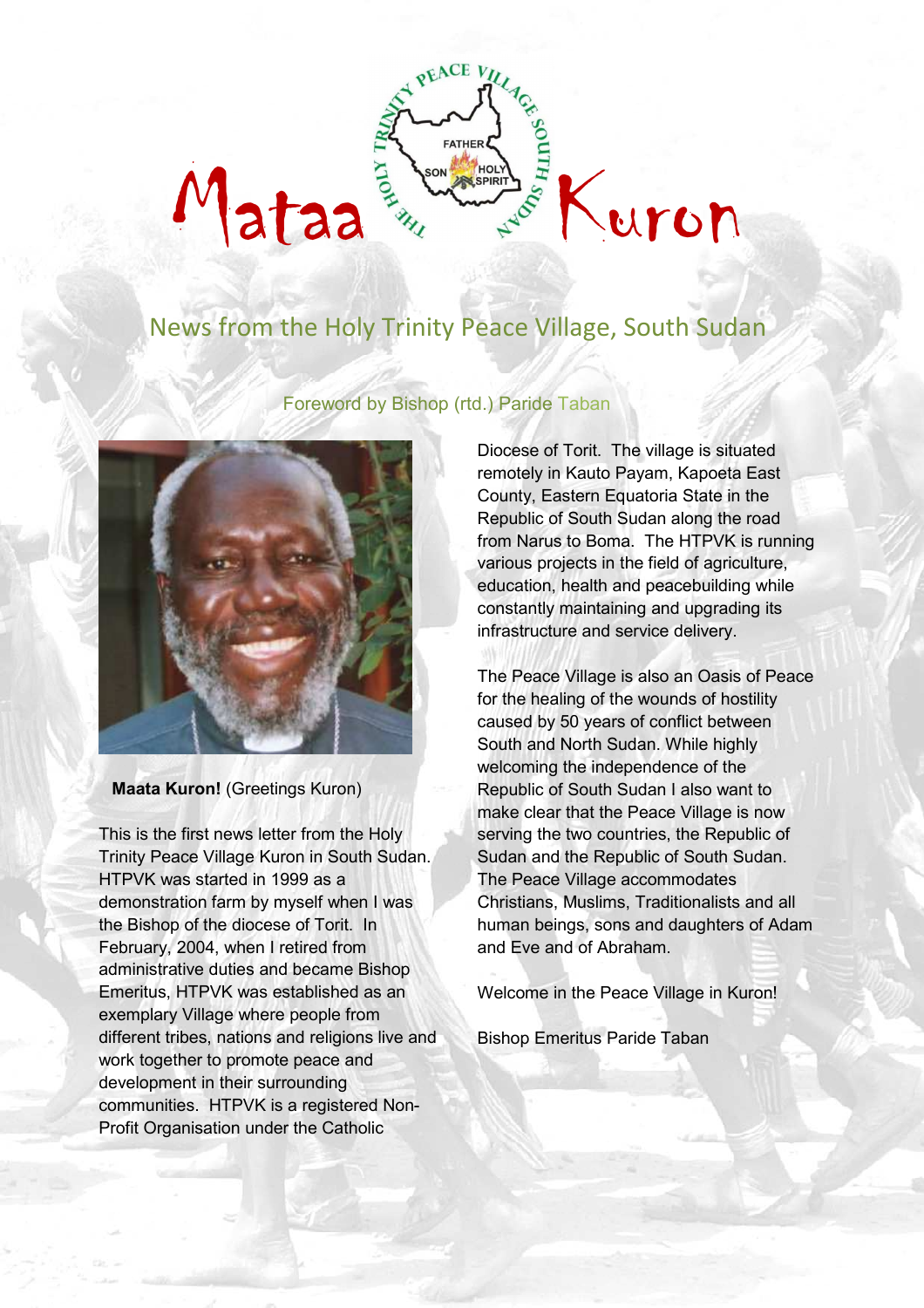## A good Harvest after two Years of Drought

ataa Estatut Avenue Kuron

 $EACEV$ 

The people in Eastern Kapoeta District are quite happy this year: The weather allowed a good harvest. Around Kuron, the sorghum, which is the staple crop in this area, is plenty and standing up to three meters high. Their granaries are full of sorghum and the surplus of the harvest sold to the peace village to get money to cater for other demands such as

their health needs. The long awaited rains left the land green; there is plenty of milk, animal fat and wild fruits.

The Peace Village agriculture department also benefited from the good rains this year. Its harvest contributes to the feeding of the Peace Village's inhabitants. Vegetables like tomatoes, gudura, okra, cowpeas, kales and amaratus cover part of the 40x50 metres of land. Maize and green grams were planted and harvested grown on the agriculture compound as well as the main compound. Ground nuts were also successfully grown this season.



The sorghum standing high around Kuron

For the last two years the Agriculture Department did not do as well due to drought that affected the entire Kauto and Naita Payams. The drought had made the Toposa and Nyangatom communities to migrate up to Ethiopia searching for water, pasture and food for their animals. This also resulted in economic insecurity and rivalry between different pastoralist groups. Morukomod Mountain, which is the grazing point of the Toposa community, was the only option of survival for the Toposa cattle. This year even up to December the surroundings of Kuron are still green.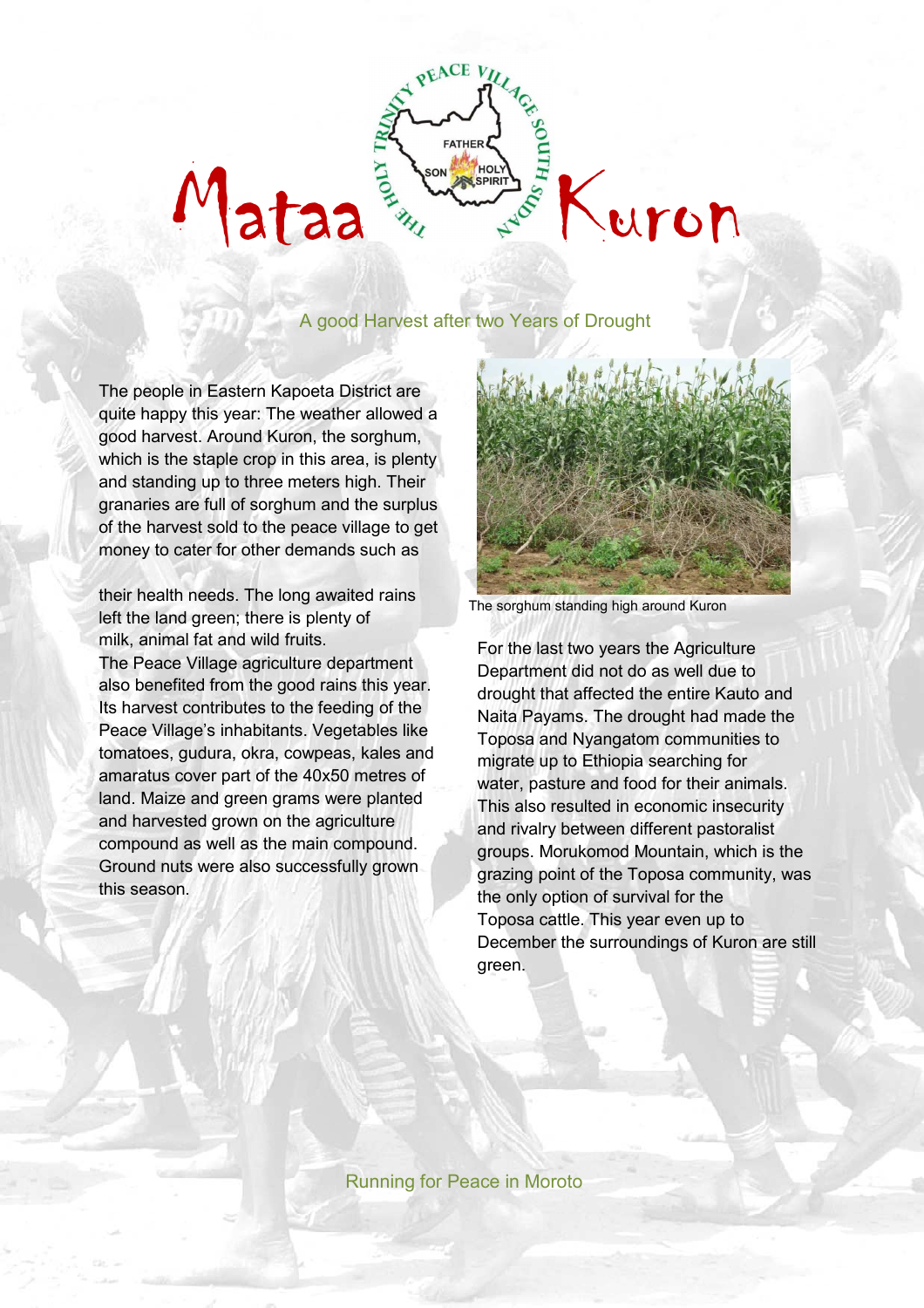The Moroto Peace Race is an annual event that is being organized by former Kenyan athlete and 1500 medal winner, Tekla Lorupe. The event is conducted every year in the month of May in Moroto, Uganda, the Regional headquarters of the Karamoja

region. In this event youth warriors from different clans of the Ateker/Karamojong cluster participate with their government administrators and political leaders. This year the event was conducted on 27th and 28th of May whereby some 100 youth warriors from Kenya, Uganda and South Sudan were exposed and interacted with each other peacefully. Also they displayed their running potential and won valuable prizes. This, rather than relying on cattle rustling that has caused death of many youths leaving widows and children vulnerable. As part of the programme, testimonies by former notorious raiders could be witnessed by the participants. The converted raiders gave report how they found a way to leave a life in fear, raiding cattle and being on the run.

The Ateker cluster groups that participated in this year event under the slogan "Stop Cattle Raiding" include: the Toposa from South Sudan under facilitation from the Kuron Peace Village and Losolia Rehabilitations and Development Association, the Turkana under facilitation from Lokichoggoi, Oropoi and Kakuma Development Organization (LOKADO) and the Dodoth under facilitation from Dodoth Agro-Pastoral Development Organization (Dado). The Karamoja Agro Pastoral Program (KADP) facilitated the participation of the Matheniko and the Jie of Uganda were organised by Kopein, which stands for Kotido Peace Initiatives.

ataa Estimate Report of Mount

 $EACEV$ 

The thirteen warriors and the three women from Kuron performed well in the longdistance run. For many of them it was the first time to experience bigger cities and to get into contact with their neighbouring tribes. Coming back to South Sudan they proudly displayed the trophy they received together with warriors from Narus for their good participation.



Participants celebrating with their trophy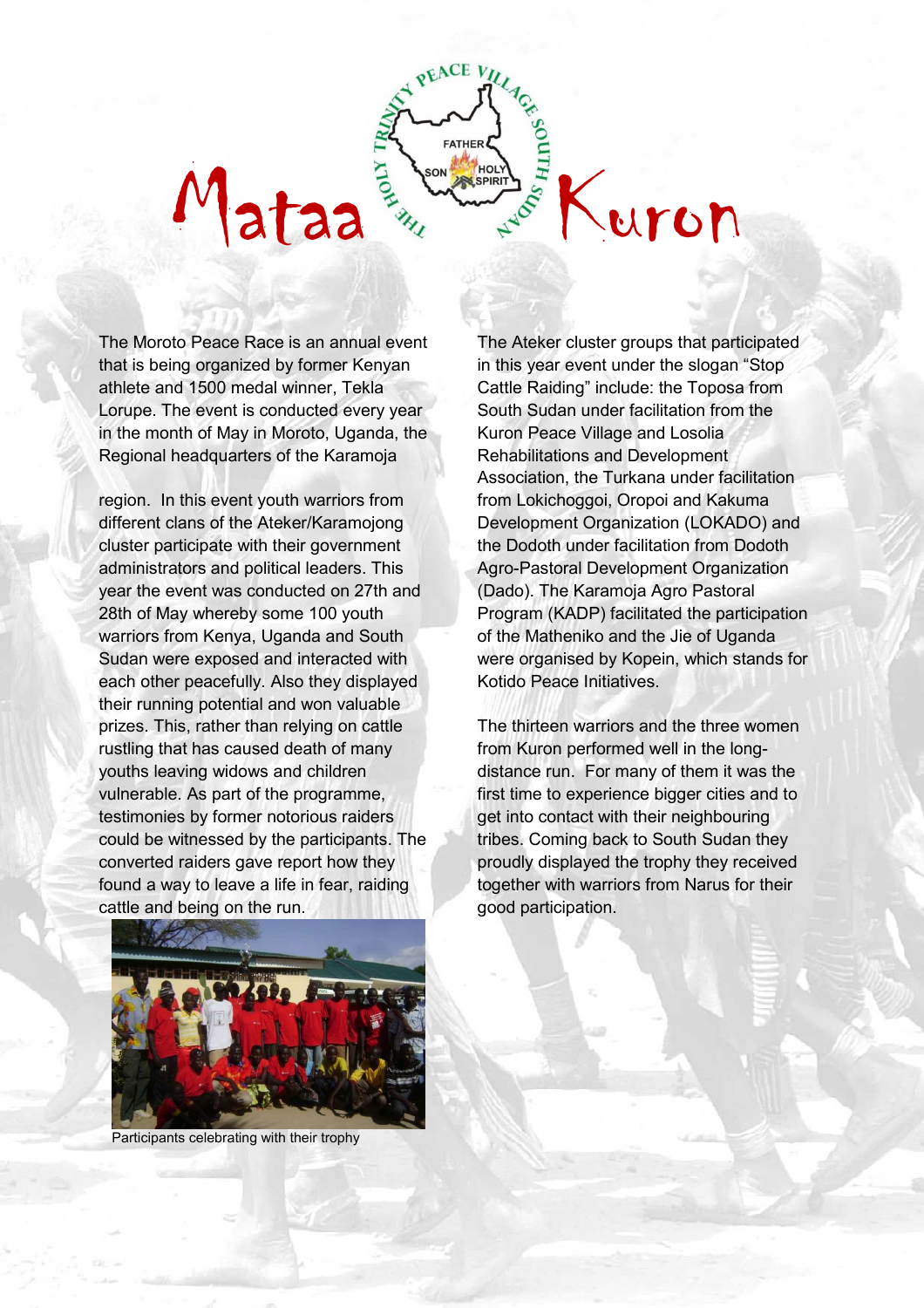# **EACE V HARA REPARTMENT OF STREET AND MATASCRIPTION OF THE REPARTMENT OF THE REPARTMENT OF THE REPARTMENT OF THE REPARTMENT OF THE REPARTMENT OF THE REPARTMENT OF THE REPARTMENT OF THE REPARTMENT OF THE REPARTMENT OF THE REPARTME**

# Introducing the Staff of the HTPVK

In each issue of our newsletter we will introduce some of the staff of the peace village. This time we are introducing the team of the Community Development and Peacebuilding Department.

#### **John Kato Fodomula**

Peace & Sports Facilitator

"Kato" is the longest serving member in the Peace Team. He is a Sudanese by nationality and an Acholi by tribe. The 39 years old comes from Magwi County, but received his education in Uganda: his primary certificate from Kiryandongo Refuge Primary School in 1990 and his 'O' level after senior four in 1994. He later joined the Inter Arid Organisation in Uganda for their Youth and Culture for Sports Programme in Bweyale Refugee Camp. He worked as a secretary for the grinding mill for five years. After working for a de-mining company for one month, he heard about the Holy Trinity Peace Village, Kuron and joined the Peace and Sports Programme in August 2004. His family joined him after three years and he is today staying with his wife and his six children in Kuron.



From Left: Philip Emekwi, Uli Thum, Francis Lobongo, Nelson Nakom, John Kato

#### **Philip Emekwi**

Peace and Sports Co-ordinator Phillip was born in the year 1978 in Kakuma division, in Turkana west district of Kenya. He completed his primary education in Loki Mixed Primary School in 1995 and joined St. Leo Boys Secondary school in 1996. He finished in the year 1999 and went to Gilo Teachers training college in 2003 and left 2004 and attained a two-years certificate in Early Childhood Development. Instead of becoming a teacher, he started working with Lokichoggio, Oropoi and Kakuma Development Organization (Lokado), a peace and development initiative working with the pastoralist Turkana, as a field monitor and peace and sport facilitator from 2005 to 2011. In April he offered his services to the Kuron Peace Village

**Nelson Nakom**  Peace & Sports Facilitator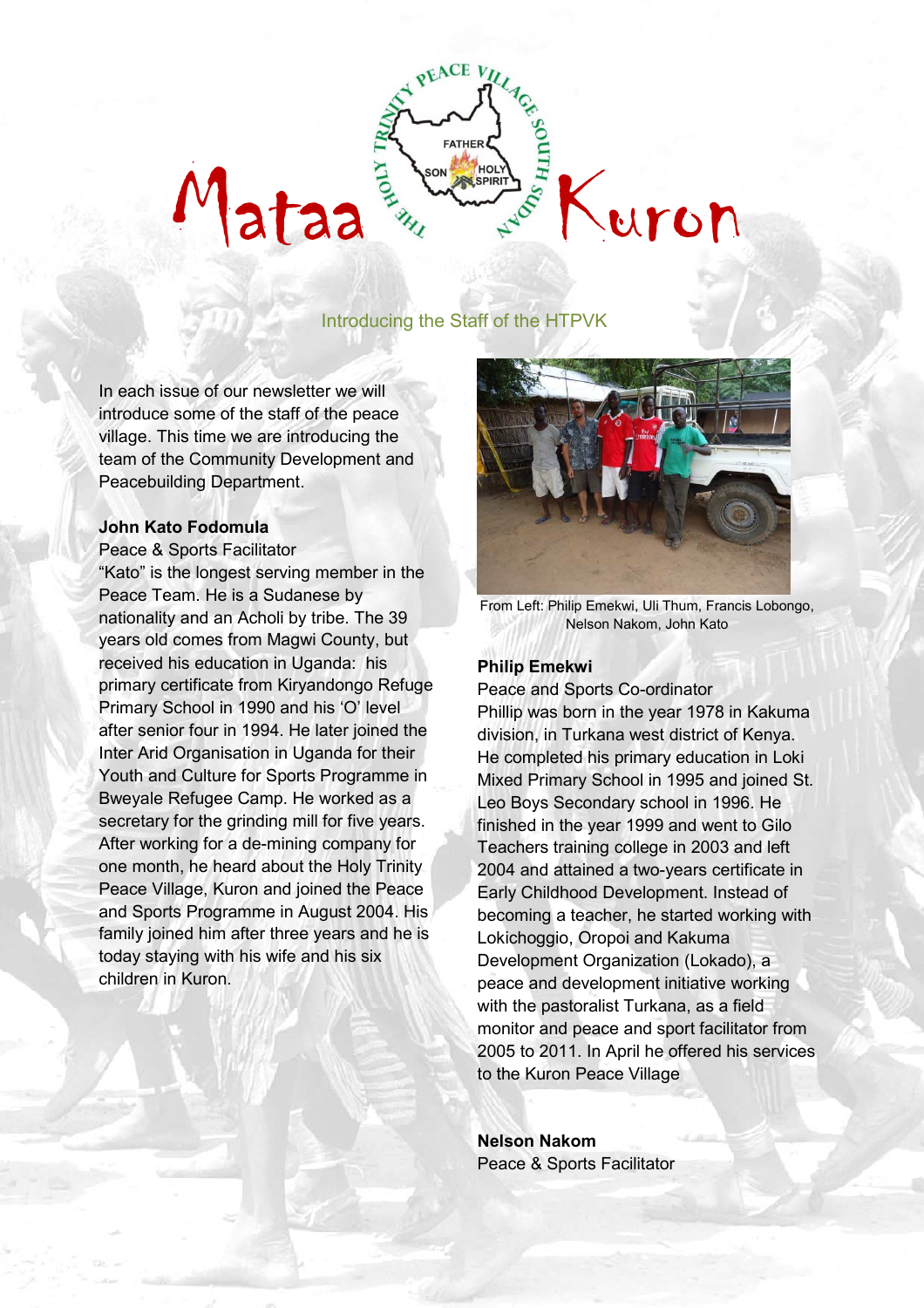Nakom was born in Kaldo near Narus 24 years ago and is a Toposa by tribe. He received his Kenyan Certificate of Primary Education and in 2008 and then joined St. Bakhita Secondary School in Narus, South Sudan. Leaving school after secondary two he joined the Carter Center for their Guinea Worm Eradication Programme. From February 2010 up to March 2011 he worked as a field officer stationed in Kuron. Due to his previous work he knows the area around Kuron very well. He joined the peace team in August 2011 and among others he is responsible for the radio communication.

#### **Francis Lobongo Ekaru**

Peace & Sports Facilitator Francis holds a Certificate in Community Development from Moi Institute in Kenya. After finishing his primary education in 2001 at Kakuma Mixed Primary school he preceded to St. Kevin's Secondary School in Lodwar to complete his Kenya certificate of secondary education 2005. The 28 years old Turkana has been working with the Diocese of Torit for the Nanyangacor Development

Education Programme from 2009 until it was dissolved in June 2011. He came to offer his experience of working in Kauto Payam to Kuron in August 2011, leaving his wife and son back in Lodwar. Currently he is also finalising his third year of a Diploma course in Community Development.

#### **Ulrich Thum**

ataa <sup>Ext</sup>ra Kuron Extra Kuron

 $E$ ACE  $V$ 

Peace & Development Advisor 35 years ago Uli was born in Augsburg, Germany. He came to Kuron nine month ago to advise and to work with the Kuron Peace Team as well as to assist in the organisational development of the Peace Village. Uli studied in Mainz and Hamburg in Germany and in Cape Town, South Africa. He holds a Master's Degree in Peace and Security Studies and a MA in Political Science/African Studies. Before coming to Kuron under the Civil Peace Service/AGEH Programme he worked as a Peace Programme Advisor in Ibadan, Nigeria where he also met his wife Liliane. She has joined him in Kuron and they are awaiting their first child.

## 35 Raided Cows Recovered and Returned to Owners

It was a small but meaningful step for the members of the Peace Team of the Holy Trinity Peace Village when 35 heads of cattle were handed over to their owners on the 31. August 2011. It was the outcome of hard work by the Kuron Team in their efforts to work against the rampant practice of cattle raiding between and among the

various pastoralist ethnic groups in southeastern Sudan.

Toposa tribesmen raided the cattle from the Murle in Boma. The Toposa rely on the mountainous area around Boma ca. 75 km north of Kuron for grazing their cattle during the dry season, when their own territory lack water and pasture for their cattle. After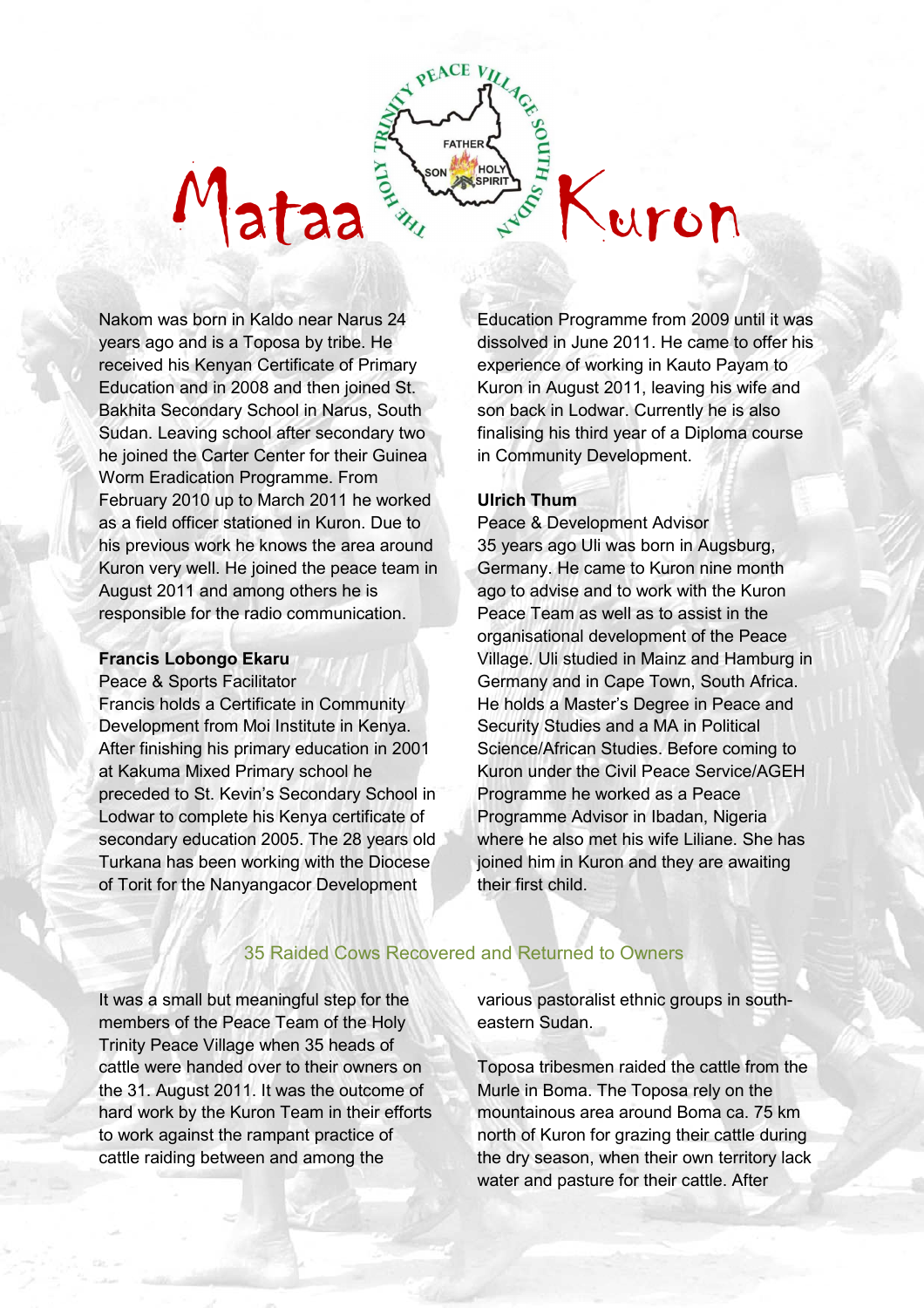returning back south with their own herds Toposa Warriors raided 94 cattle from their neighbours. According to information from the Boma administration the stolen cows of this incident, together with those of previous raids, add up to 270 heads of cattle. When the information of the raids reached Kuron, members of the Peace Team immediately consulted the local chief of Kuron and gathered members of the Peace Committees and the Community Policing Committees. The latter two bodies have been set up, trained and continuously animated over the last years to get involved in community matters concerning peace and security.

After gathering more information from the Toposa community and communication over the two- way radio with the administration and the police in Boma, the group ventured to one of the cattle kraals called Morokomot. There they addressed the kraal leaders and the warriors, making clear to them the severity of the situation. The relative peace the Toposa had enjoyed with the Murle for the last three years was severely in danger. The message that has come from Boma after the cattle raids was clear and threatening. No Toposa would set foot on Murle land in the following dry season. Known scenarios of counter attacks from Murle youths, raids and child abductions were called into the warriors' memory. Only some months ago the ongoing raids between Toposa and Jie had resulted in the burning of the Jie Village Nawoyapuru just outside of Boma. After Jie warriors raided back their impounded cows from the Police,

a revenge attack by soldiers, police and the Murle youths led to the destruction and displacement of a whole village. The Chief, the Kraal leaders and the Kuron Peace and Sports facilitators repeatedly demanded from the present warriors to return the raided cows in order to maintain the good relationship with their neighbours.

**ATAA** FOR THE REAL EXPOSURE

**PEACE VI** 

After two days of discussions and debates, 35 of the 94 cows could be recovered. As suggested by the Peace Team Members the recovered cows were brought to Kuron and kept under Chief Lotede's custody so as to avoid any other problems concerning the Murle cows. After further communication with the authorities in Boma they decided to send a group made up by SPLA, police, wildlife and the owners of the cows to bring back the cattle. On the 28th of August the group was met by a delegation from Kuron on their way. Two days later they arrived in Kuron and held a meeting with the local community. Being hosted by the Chief, the handover was arranged on the following morning.

Still, a lot of work for the community and the Kuron Peace and Sports facilitators remains to be done. More raided cattle must be recovered. Only such efforts can reinitiate and secure the relative peace between the pastoralist communities. It was just some few days before the handover of the Murle cows, when terrible news reached Kuron. A long series of raids had led to fighting between the Murle and the Lou Nuer in Jongelei State causing the death of over 600 people and many more injured. The return of